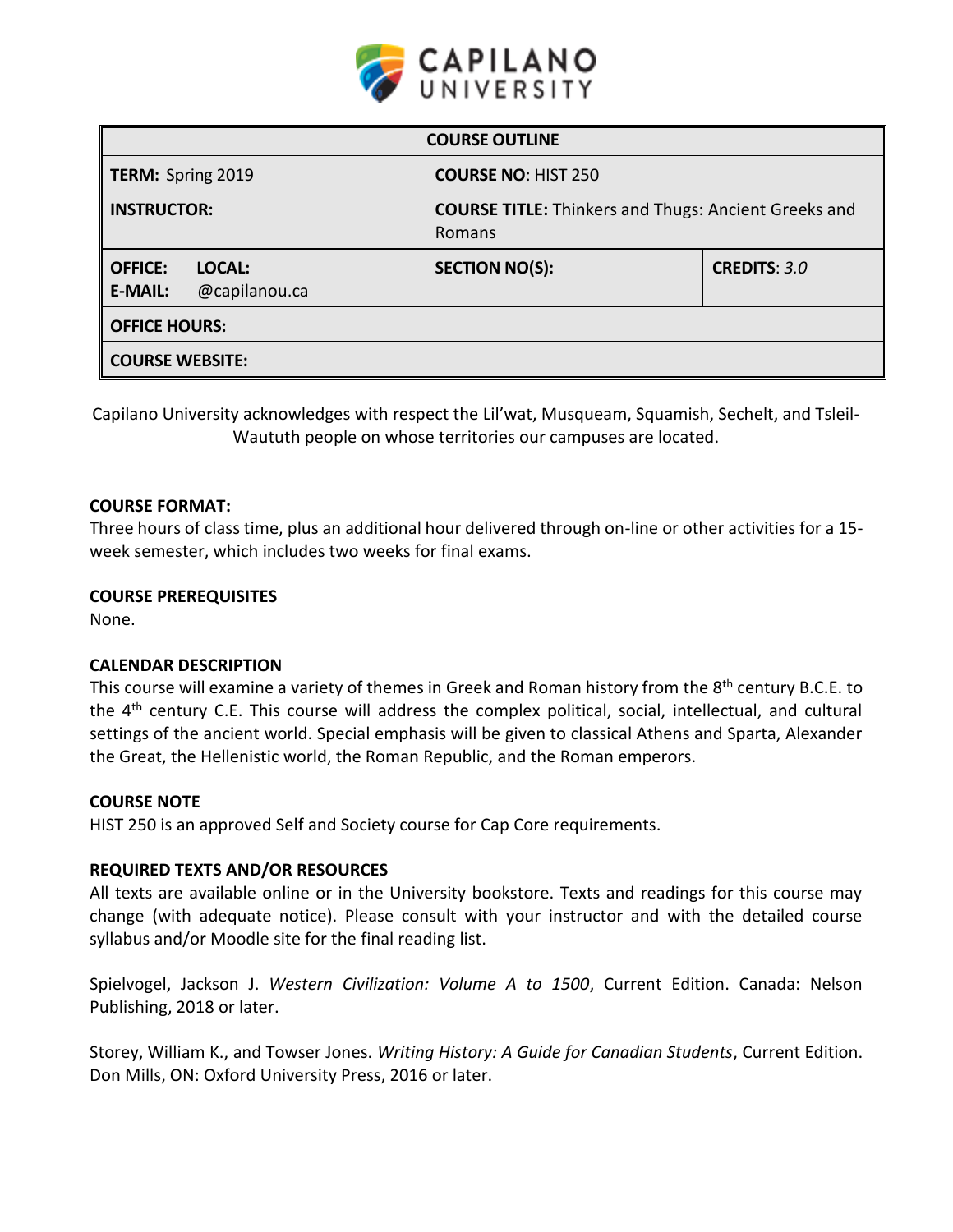# **COURSE STUDENT LEARNING OUTCOMES**

# **On successful completion of this course, students will be able to do the following:**

- 1. Explain the significance of important people, events, and processes.
- 2. Explain the difference between primary and secondary sources.
- 3. Summarize significant historical arguments and debates.
- 4. Drawing on evidence from primary sources, investigate the causes and outcomes of a significant historical event or process.
- 5. Use evidence from primary and secondary sources to construct an interpretation of a significant person, event, or process.
- 6. Critically reflect on the major people, events, and processes that shaped the history of ancient Greece and Rome.

Students who complete this Self and Society course will be able to do the following:

- 1. Identify potential root causes of local/global problems and how they affect local/global cultures, economies, politics, and policies.
- 2. Assess and evaluate individual and collective responsibilities within a diverse and interconnected global society.
- 3. Synthesize a range of differing community perspectives on ethics and justice and explain how these perspectives can inform structural change.
- 4. Explain how contexts (e.g. cultural, historical, colonial, economic, technological) shape identity formation and social structures.

# **COURSE CONTENT**

In order to facilitate student learning and in-class discussion, students are expected to complete all assigned readings before each class. Readings and lecture topics may change and/or additional readings assigned as appropriate. Please consult with your instructor and the course syllabus.

| <b>DATE</b> | <b>TOPICS &amp; READINGS</b>                                       |
|-------------|--------------------------------------------------------------------|
| Week 1      | <b>Course Introduction</b>                                         |
| Week 2      | <b>Classical Age: Athens and Sparta</b>                            |
| Week 3      | <b>Classical Age: Athens and Sparta and the Peloponnesian Wars</b> |
| Week 4      | Alexander the Great and the Persian Wars                           |
| Week 5      | Death of Alexander the Great and the Hellenistic World             |
| Week 6      | The Rise of the Roman Republic – Plebeian/Patrician Civil Wars     |
| Week 7      | <b>Midterm Exam</b>                                                |
| Week 8      | The Roman Republic – Establishment of an Empire                    |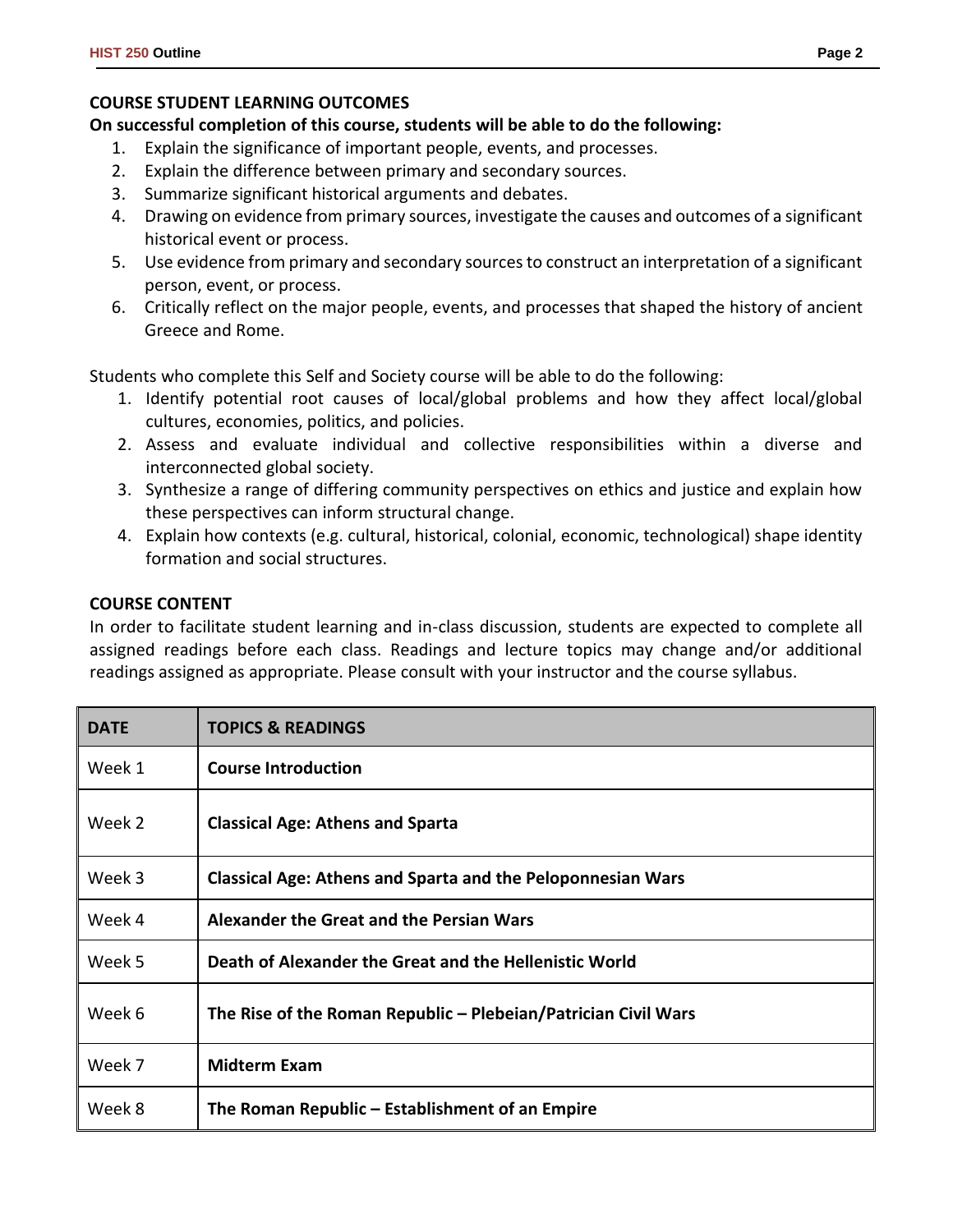| × | I |
|---|---|
|---|---|

| <b>DATE</b> | <b>TOPICS &amp; READINGS</b>                 |  |
|-------------|----------------------------------------------|--|
| Week 9      | The Fall of the Roman Republic – Roman Thugs |  |
| Week 10     | The Roman Empire - Augustus                  |  |
| Week 11     | The Roman Empire $-$ The Good Emperors       |  |
| Week 12     | The Roman Empire - Crisis                    |  |
| Week 13     | The Roman Empire – Collapse?                 |  |
| Week 14-15  | <b>Final Exam Period</b>                     |  |

| <b>EVALUATION PROFILE</b>  |           |
|----------------------------|-----------|
| <b>Written Assignments</b> | 20-40%*   |
| <b>Tests and Quizzes</b>   | 20-40%*   |
| Participation              | $0 - 10%$ |
| Presentations              | $0 - 30%$ |
| Final Exam                 | 20-35%    |
|                            | 100%      |

\*Note: No single assignment will be worth more than 35% in the evaluation profile.

### **ASSIGNMENTS**

The assignment structure for this course is determined by the instructor in accordance with the learning outcomes outlined above. Please refer to the course syllabus and Moodle site for a detailed breakdown.

### **Written Assignments**

This course will include a combination of short written assignments (e.g. reading responses, primary source analysis, article review) and/or longer assignments such as a research essay.

## **Tests and Quizzes**

This course will include a combination of quizzes and tests (e.g. pop quiz, midterm exam). The format of tests and quizzes will be determined by the instructor and may include a combination of true/false, multiple choice, short answer, matching, and essay questions.

### **Participation**

Participation grades are based on the consistency, quality, and frequency of contributions to class discussions. Consistency means attending every class, maintaining a positive and respectful presence in the classroom, and actively contributing to discussions on a regular basis. Quality means demonstrating respect for peers and their contributions, listening attentively during lectures and when other students are speaking, and participating in all activities with an open and inquisitive mind.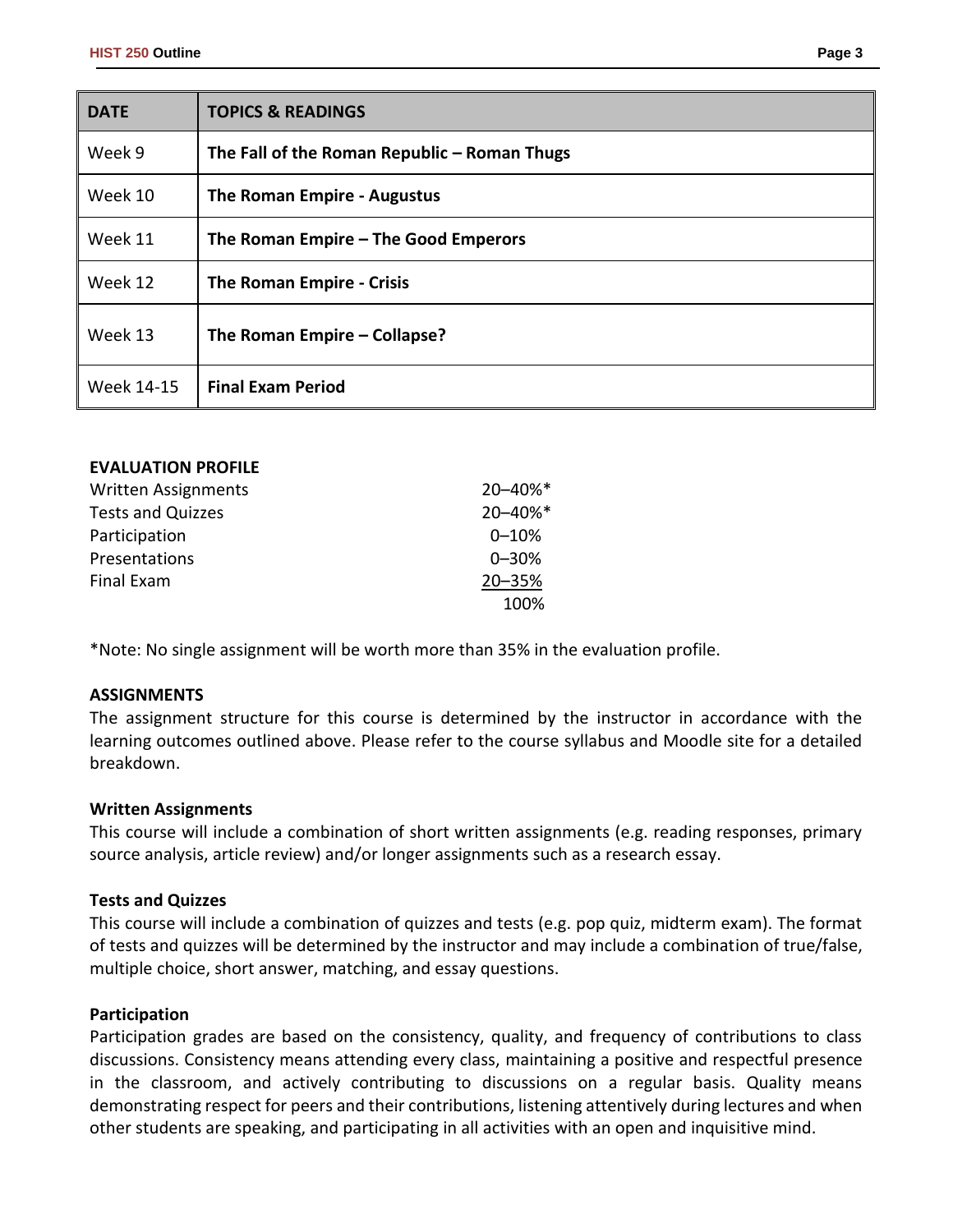## **Presentations**

This course may include a presentation component, which may be an individual or group assignment (e.g. in-class debate, academic poster, research presentation). Detailed instructions will be provided in class and on Moodle.

## **Final Exam**

The course will include a final exam that may be drawn from all class materials. The final exam may be cumulative (please consult with your instructor). The final exam will be scheduled at a date to be determined by the Registrar's Office. Please plan to be available to write the final exam at any point during the final exam period. If you must make travel arrangements, assume that the final exam will be held on the final day of the exam period, and plan accordingly.

## **GRADING PROFILE**

|               |                           | $A+ = 90-100$ $B+ = 77-79$ $C+ = 67-69$ $D = 50-59$ |  |
|---------------|---------------------------|-----------------------------------------------------|--|
|               |                           | $= 85-89$   B = 73-76   C = 63-66   F = 0-49        |  |
| $A - = 80-84$ | $B- = 70-72$ $C- = 60-62$ |                                                     |  |

## **Incomplete Grades**

Grades of Incomplete "I" are assigned only in exceptional circumstances when a student requests extra time to complete their coursework. Such agreements are made only at the request of the student, who is responsible to determine from the instructor the outstanding requirements of the course.

### **Late Assignments**

Assignment submission guidelines, deadlines, and late penalties are determined by the instructor within the parameters of History Department practices. In general, assignments will be submitted electronically via Moodle or by hard copy in-class (consult with your instructor for their preference). Assignments submitted late may be subject to late penalties, except in extenuating circumstances (e.g. medical or family emergency). Please contact your instructor as soon as possible if such an unfortunate situation occurs. Official documentation (e.g. doctor's note) may be required for any extension to be granted.

### **Missed Quizzes and Exams**

Missed quizzes and exams may only be rescheduled in the event of exceptional emergencies and/or circumstances. Please contact your instructor as soon as possible if you find yourself in this situation (do not wait until the next class). In such cases, students may need to provide appropriate and verifiable documentation supporting an absence, as soon as possible after the absence occurs. Rescheduling will not be allowed for reasons such as holidays, nor shall re-scheduling be possible after exams have been graded and returned. For further details, please consult with your instructor.

## **Attendance**

This course is built around an active classroom component; attendance in all class meetings is therefore strongly advised. Students not attending class regularly will be at a considerable disadvantage. Official university policy on attendance is found in the University Calendar.

### **English Usage**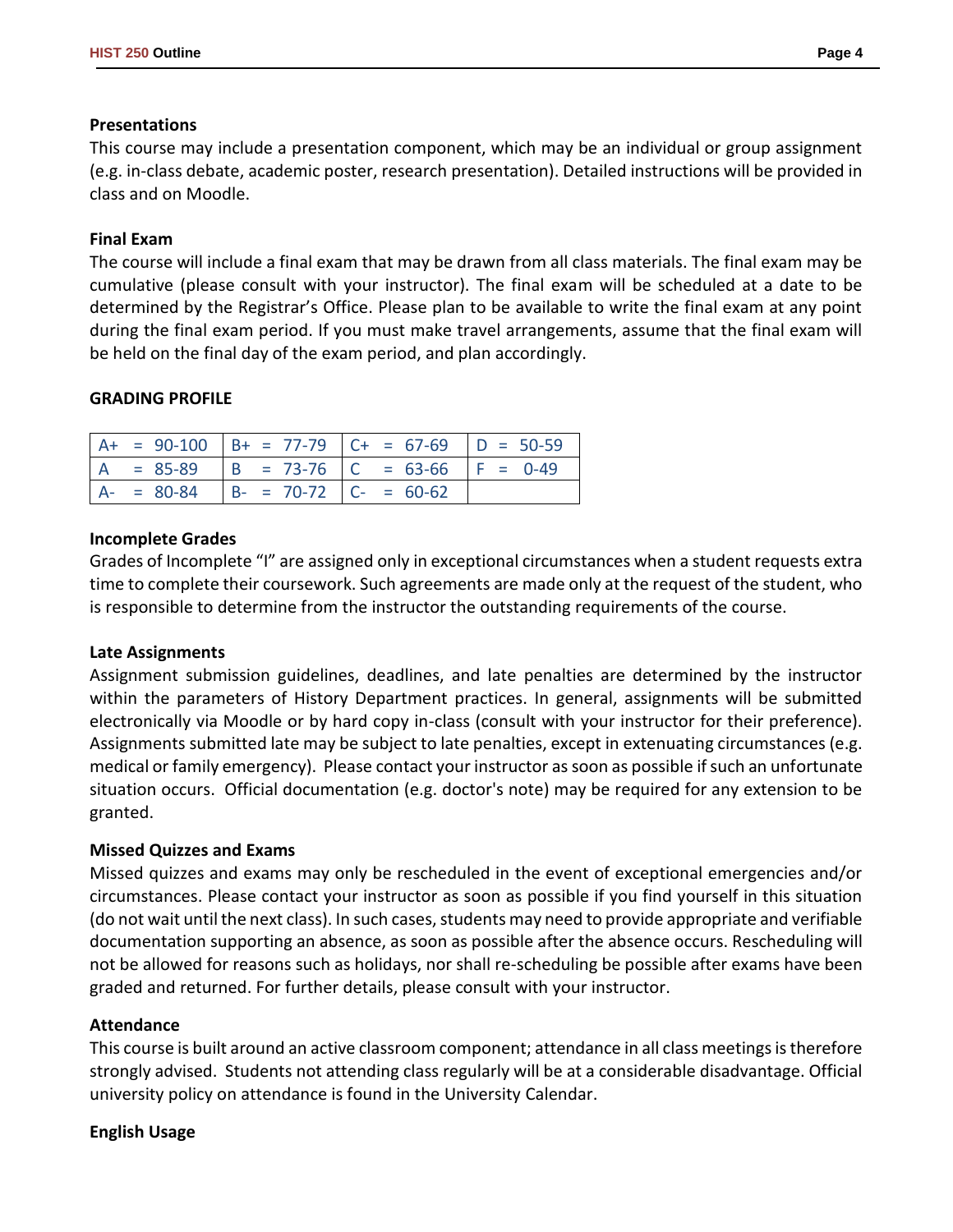Students are expected to use proper academic English in written assignments. All written work should be in clear, well-organized and correctly punctuated sentences contained within organized paragraphs. Form as well as content will be evaluated in all written assignments.

#### **Electronic Devices**

Personal electronic devices (laptops, tablets, e-readers, etc.) may not be used during a quiz or exam without prior approval. Any use of cellphones, smartphones, or other distractions is strictly prohibited. These must be silenced and stored for the duration of the quiz/exam period. Students requiring exam accommodations must register with Accessibility Services. Please consult with your instructor about their practices for use of electronic devices during regular classes.

#### **On-line Communication**

A Moodle site will complement the course syllabus and your Capilano email address will be used for all official communications; please check both regularly. The best way to reach your instructor is by email or by going to regularly scheduled office hours. The course syllabus contains a wealth of information, policies, and guidelines to help you to navigate this course successfully—read it carefully! The syllabus also provides a detailed breakdown of readings and assignments for the course.

### **UNIVERSITY OPERATIONAL DETAILS**

#### **Tools for Success**

Many services are available to support student success for Capilano University students. A central navigation point for all services can be found at:<http://www.capilanou.ca/services/>

### **Capilano University Security: download the [CapU Mobile Safety App](https://www.capilanou.ca/services/safety-security/CapU-Mobile-Safety-App/)**

### **Policy Statement (S2009-06)**

Capilano University has policies on Academic Appeals (including appeal of final grade), Student Conduct, Academic Integrity, Academic Probation and other educational issues. These and other policies are available on the University website.

### **Academic Integrity (S2017-05)**

Any instance of academic dishonesty or breach of the standards of academic integrity is serious and students will be held accountable for their actions, whether acting alone or in a group. See policy S2017-05 for more information: <http://www.capilanou.ca/about/governance/policies/Policies/>

Violations of academic integrity, including dishonesty in assignments, examinations, or other academic performances, are prohibited and will be handled in accordance with the Student Academic Integrity Procedures.

**Academic dishonesty** is any act that breaches one or more of the principles of academic integrity. Acts of academic dishonesty may include but are not limited to the following types:

**Cheating**: Using or providing unauthorized aids, assistance or materials while preparing or completing assessments, or when completing practical work (in clinical, practicum, or lab settings), including but not limited to the following: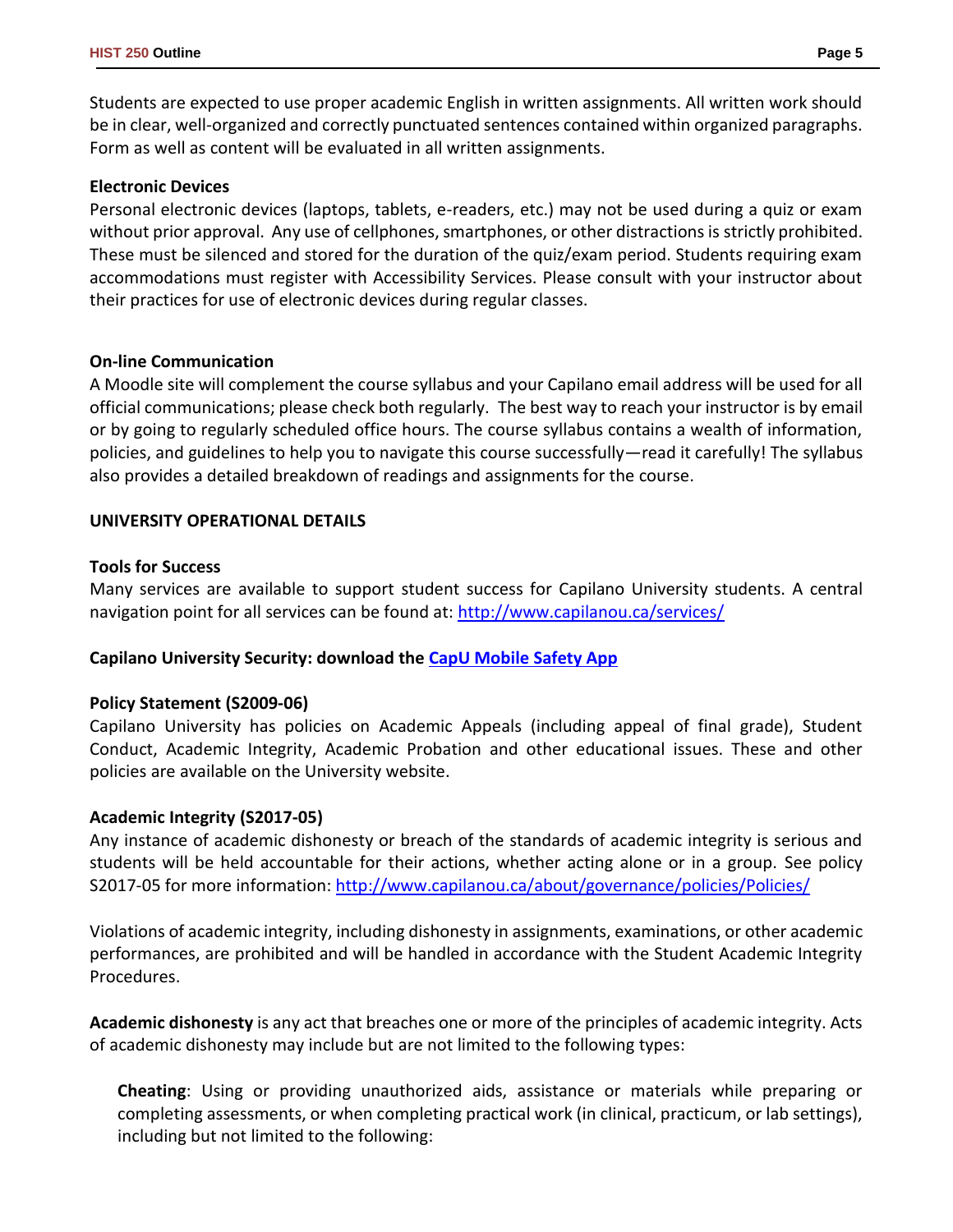- Copying or attempting to copy the work of another during an assessment;
- Communicating work to another student during an examination;
- Using unauthorized aids, notes, or electronic devices or means during an examination;
- Unauthorized possession of an assessment or answer key; and/or,
- Submitting of a substantially similar assessment by two or more students, except in the case where such submission is specifically authorized by the instructor.

**Fraud**: Creation or use of falsified documents.

**Misuse or misrepresentation of sources**: Presenting source material in such a way as to distort its original purpose or implication(s); misattributing words, ideas, etc. to someone other than the original source; misrepresenting or manipulating research findings or data; and/or suppressing aspects of findings or data in order to present conclusions in a light other than the research, taken as a whole, would support.

**Plagiarism**: Presenting or submitting, as one's own work, the research, words, ideas, artistic imagery, arguments, calculations, illustrations, or diagrams of another person or persons without explicit or accurate citation or credit.

**Self-Plagiarism**: Submitting one's own work for credit in more than one course without the permission of the instructors, or re-submitting work, in whole or in part, for which credit has already been granted without permission of the instructors.

**Prohibited Conduct**: The following are examples of other conduct specifically prohibited:

- Taking unauthorized possession of the work of another student (for example, intercepting and removing such work from a photocopier or printer, or collecting the graded work of another student from a stack of papers);
- Falsifying one's own and/or other students' attendance in a course;
- Impersonating or allowing the impersonation of an individual;
- Modifying a graded assessment then submitting it for re-grading; or,
- Assisting or attempting to assist another person to commit any breach of academic integrity.

# **Sexual Violence and Misconduct**

All Members of the University Community have the right to work, teach and study in an environment that is free from all forms of sexual violence and misconduct. Policy B401 defines sexual assault as follows:

Sexual assault is any form of sexual contact that occurs without ongoing and freely given consent, including the threat of sexual contact without consent. Sexual assault can be committed by a stranger, someone known to the survivor or an intimate partner.

Safety and security at the University are a priority and any form of sexual violence and misconduct will not be tolerated or condoned. The University expects all Students and Members of the University Community to abide by all laws and University policies, includin[g B.401 Sexual Violence and Misconduct](https://www.capilanou.ca/SVM/)  [Policy and B.401.1 Sexual Violence and Misconduct Procedure.](https://www.capilanou.ca/SVM/)